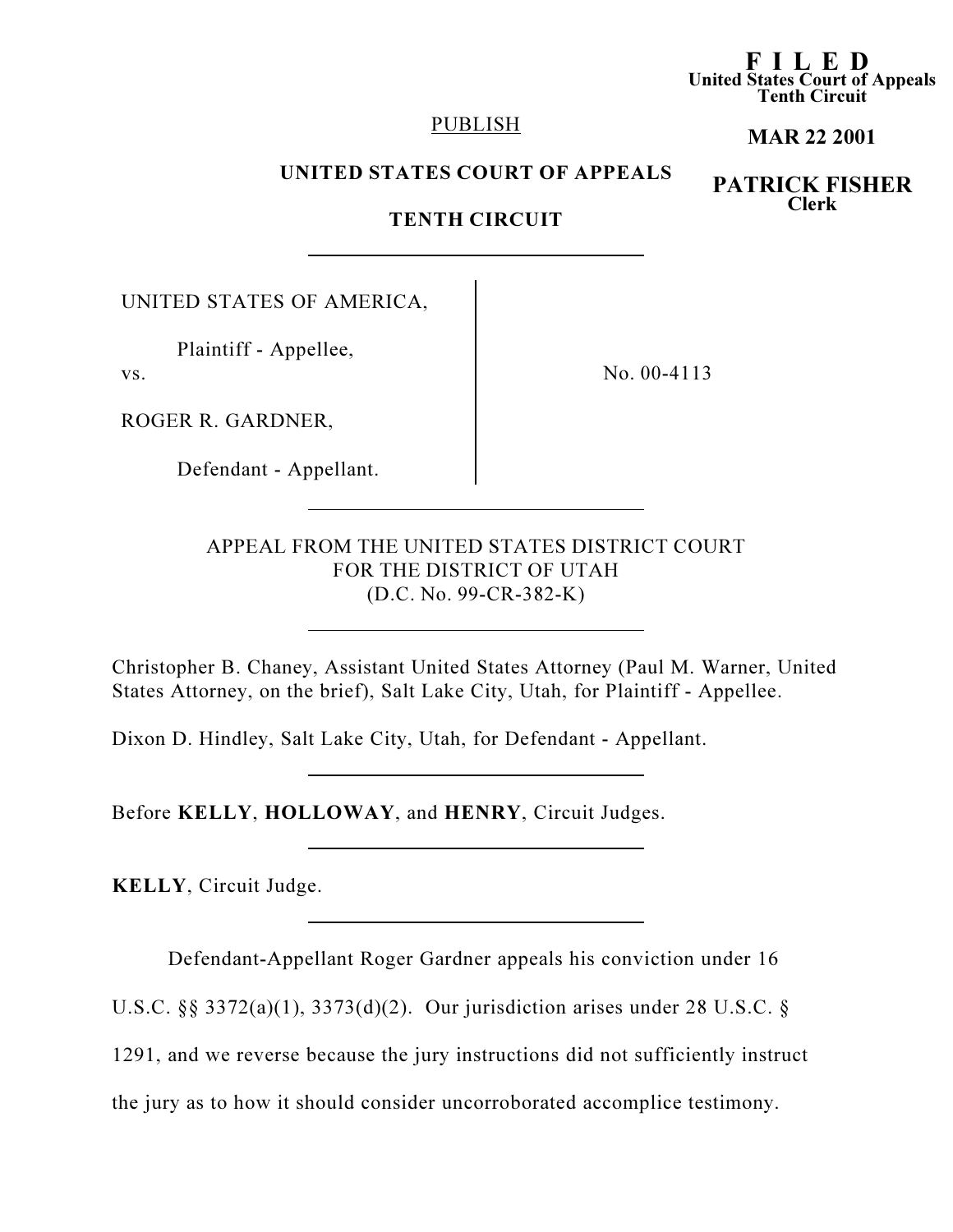#### Background

In the light most favorable to the government, United States v. Vallo, F.3d \_\_, 2001 WL 55521, at \*3 (10th Cir. Jan. 23, 2001), we summarize the evidence adduced at trial. In January 1997, Mr. Gardner was driving Dorene Arthur in her pickup truck north of Whiterocks, Utah, on Whiterocks Road near the state fish hatchery. Sometime after sunset, a herd of elk crossed in front of the truck. Mr. Gardner pulled the truck to the side of the road, retrieved Ms. Arthur's gun from the truck, and shot and killed one of the larger bulls in the herd. Mr. Gardner and Ms. Arthur then returned to Ms. Arthur's home.

In Ms. Arthur's truck, Mr. Gardner drove Laif Thornton, Ms. Arthur's son, and Ronnie Ross back to where the elk had been shot. It was disputed as to whether Ms. Arthur also returned with Mr. Gardner or remained at home. The elk was near an opening in a fence that ran along the east side of the road. Mr. Gardner, Mr. Ross and Mr. Thornton loaded the elk onto the truck. The elk had not been tagged. Eventually, either Ms. Arthur or Mr. Thornton butchered the elk, which Ms. Arthur's family later ate.

On the night of February 1, 1997, in the course of breaking up a party at Ms. Arthur's residence, a Bureau of Indian Affairs ("BIA") police officer and Uintah County Sheriff deputies discovered an untagged elk carcass in Ms.

 $-2-$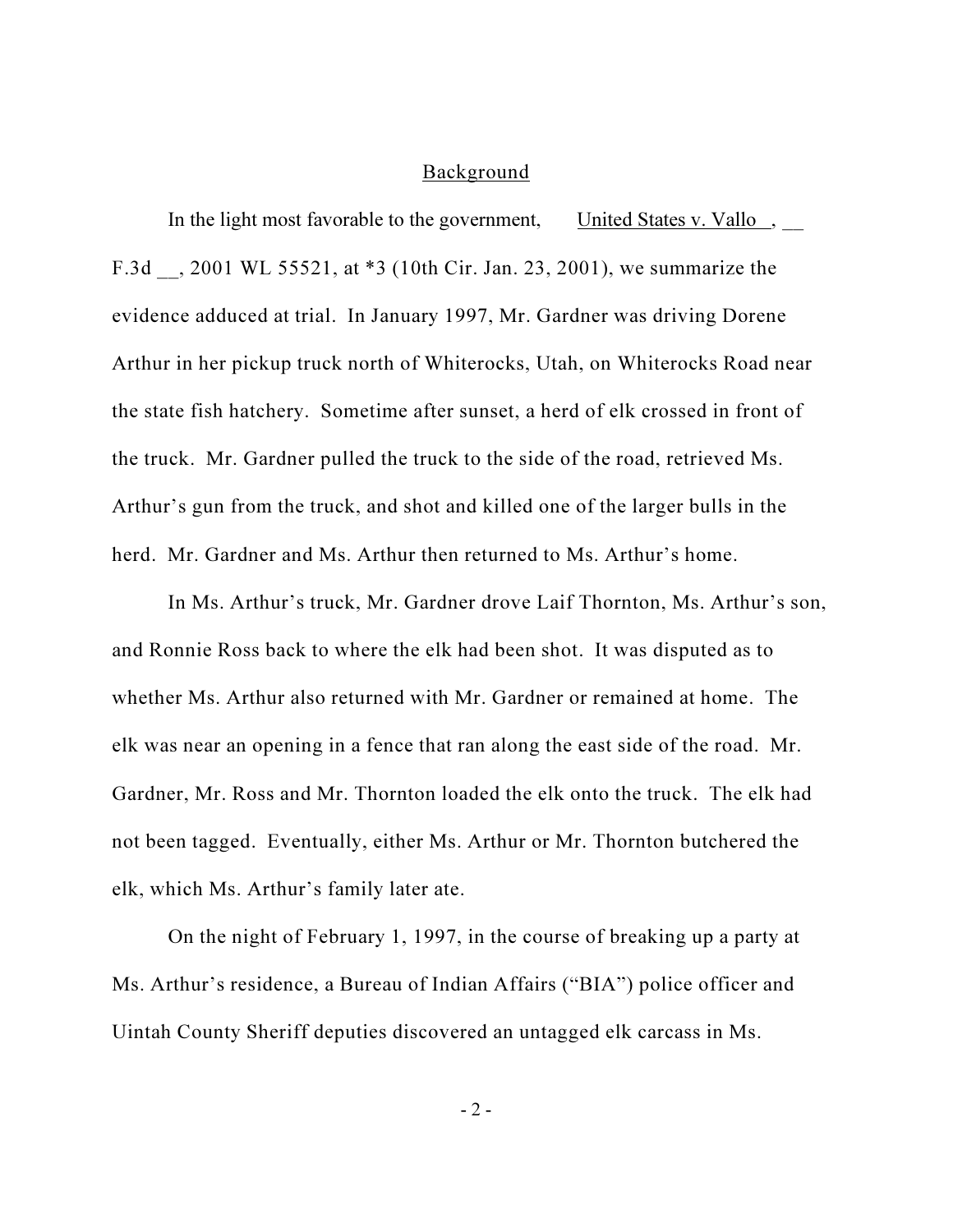Arthur's shed. Early the next morning, a Utah State Division of Wildlife Resources conservation officer visited Ms. Arthur's home. Mr. Thornton initially denied even the existence of the elk. After discovering the elk in the shed, the conservation officer asked if anyone had paperwork, such as a permit or tag, for the elk. Mr. Gardner, Ms. Arthur, and Mr. Thornton were present, but unresponsive to the conservation officer's inquiry. However, out of Mr. Gardner's presence and while assisting the conservation officer load the elk onto his truck, Mr. Thornton told the officer that Mr. Gardner had shot the elk. The conservation officer advised Mr. Thornton that he could be criminally charged and Mr. Thornton expressed concern that the gun and truck would be taken. Ms. Arthur told the conservation officer that her brother, Charles, had shot the elk during hunting season. At trial, Ms. Arthur did not recall having said that Charles had shot the elk.

Later that morning, the conservation officer, joined by an investigator, returned to Ms. Arthur's residence and interviewed Ms. Arthur and Mr. Thornton. Ms. Arthur and Mr. Thornton each stated that the elk was shot with Ms. Arthur's gun and transported in her truck. They also disclosed where the elk had been shot. The interviews, somewhere between thirty minutes to an hour in length, were tape-recorded and summarized in a one-page report. However, the tape was later lost. In the area where Ms. Arthur and Mr. Thornton stated the elk had been

- 3 -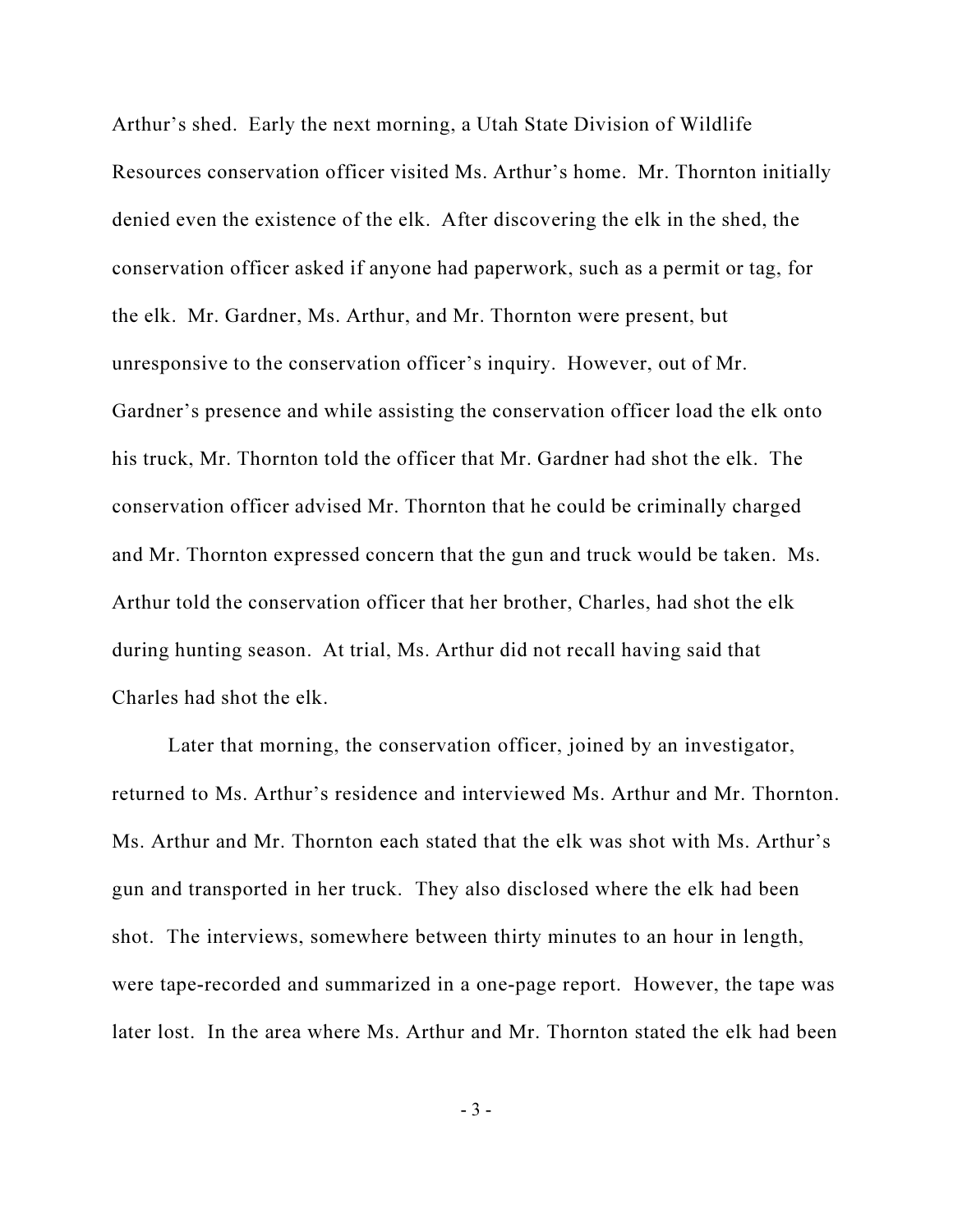shot, the conservation officer and investigator discovered what appeared to be elk remains. The remains were located approximately 100 yards east of Whiterock Road at the end of a trail of faint tire prints that passed through an opening in a barbed-wire fence.

After concluding that the elk had been shot on tribal land, the conservation officer and investigator turned the investigation over to the Ute Tribe Fish and Wildlife Department. In mid-February, the department's acting assistant director and a tribal fish and game officer  $1$  interviewed Ms. Arthur and Mr. Thornton. Ms. Arthur showed the assistant director the shed where the elk had been stored. With the assistance of the state officers' report, the tribal officers located elk remains beyond an opening in a fence on the east side of Whiterocks Road. According to the 1996-97 Ute Tribe Hunting Proclamation, elk hunting was permitted only between September 21 and October 20 during daylight. A permit and membership in the Ute Tribe were required. A carcass could be transported only by a permit holder, and only after the animal had been tagged.

On February 9 or 10, Norman Cambridge, a realty specialist with the BIA and the Uintah and Ouray Reservation, visited the location of the remains. He testified that the land on which the remains were found and the surrounding area, except for the nearby state fish hatchery, was tribal land.

<sup>&</sup>lt;sup>1</sup> Hereinafter collectively referred to as the "tribal officers."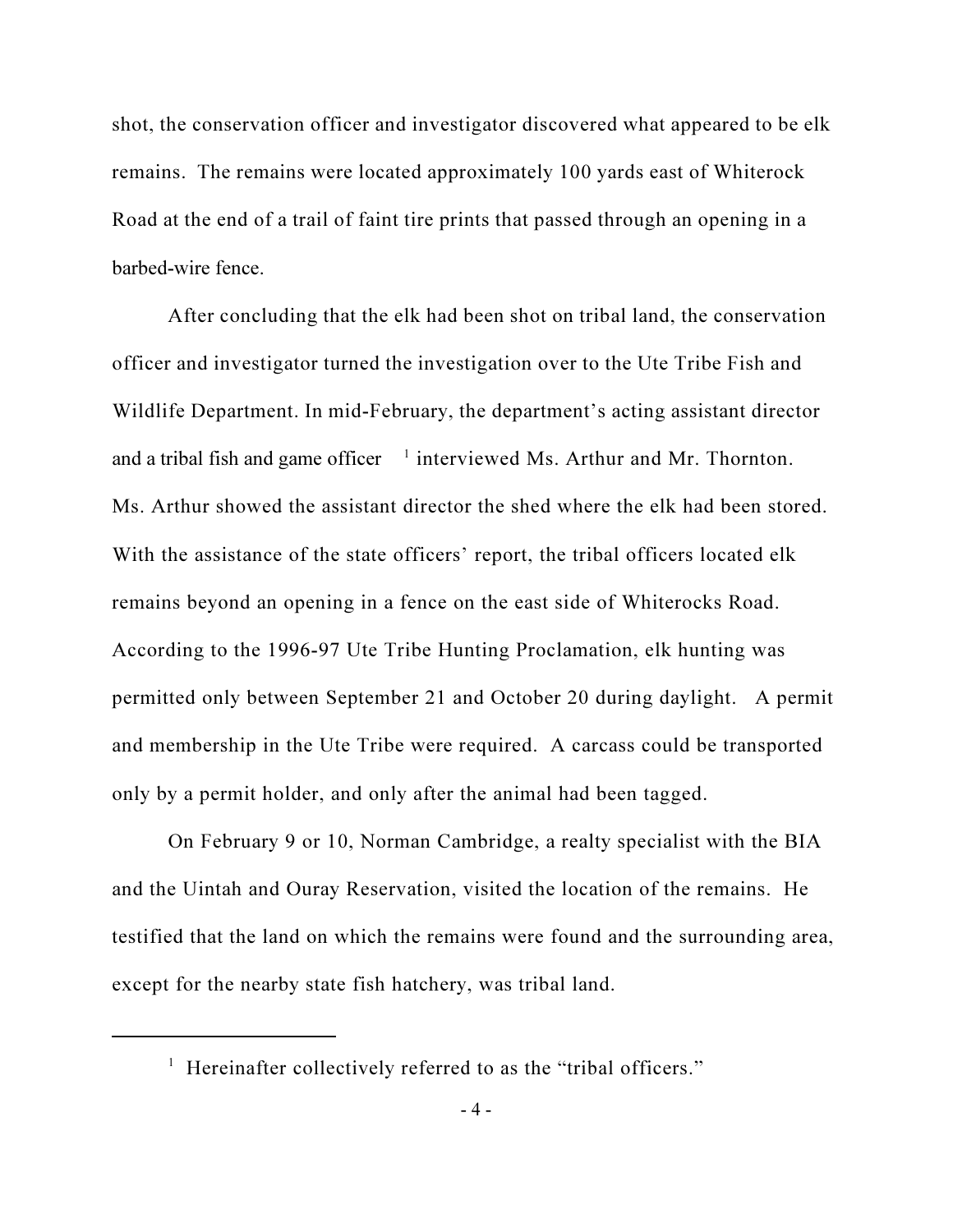There was conflicting testimony as to the orientation of the remains with reference to the hatchery. The conservation officer described the location as onefifth of a mile south of the state fish hatchery; the investigator described the location as one-fifth of a mile south of the hatchery turnoff. In sharp contrast, Ms. Arthur, the BIA realty specialist, and both tribal officers testified that the location was northeast of the hatchery. The assistant director of the tribal fish and wildlife department testified that the state officers misstated the kill site location "because of the way the road runs kind of north out east." I Supp. R. at 220.

Sometime during the early hours of February 2, Mr. Gardner urged Mr. Thornton not to disclose the shooting to the authorities. On at least two occasions thereafter, Mr. Gardner told Mr. Thornton that he "should have kept [his] mouth shut." I Supp. R. at 168; <u>see also id.</u> at 170. In both instances, Mr. Thornton testified that he felt threatened, in part because Mr. Gardner had been drinking.

On October 18, 1999, Mr. Gardner was charged with illegally transporting, receiving and acquiring an elk taken in violation of Ute Tribe regulations, 16 U.S.C. §§ 3372(a)(1), 3373(d)(2), and attempted witness tampering. 18 U.S.C. § 1512(c)(2). After a jury trial, Mr. Gardner was found guilty of violating 16 U.S.C.  $\S$ § 3372(a)(1), 3373(d)(2) of the Lacey Act and was sentenced to nine

- 5 -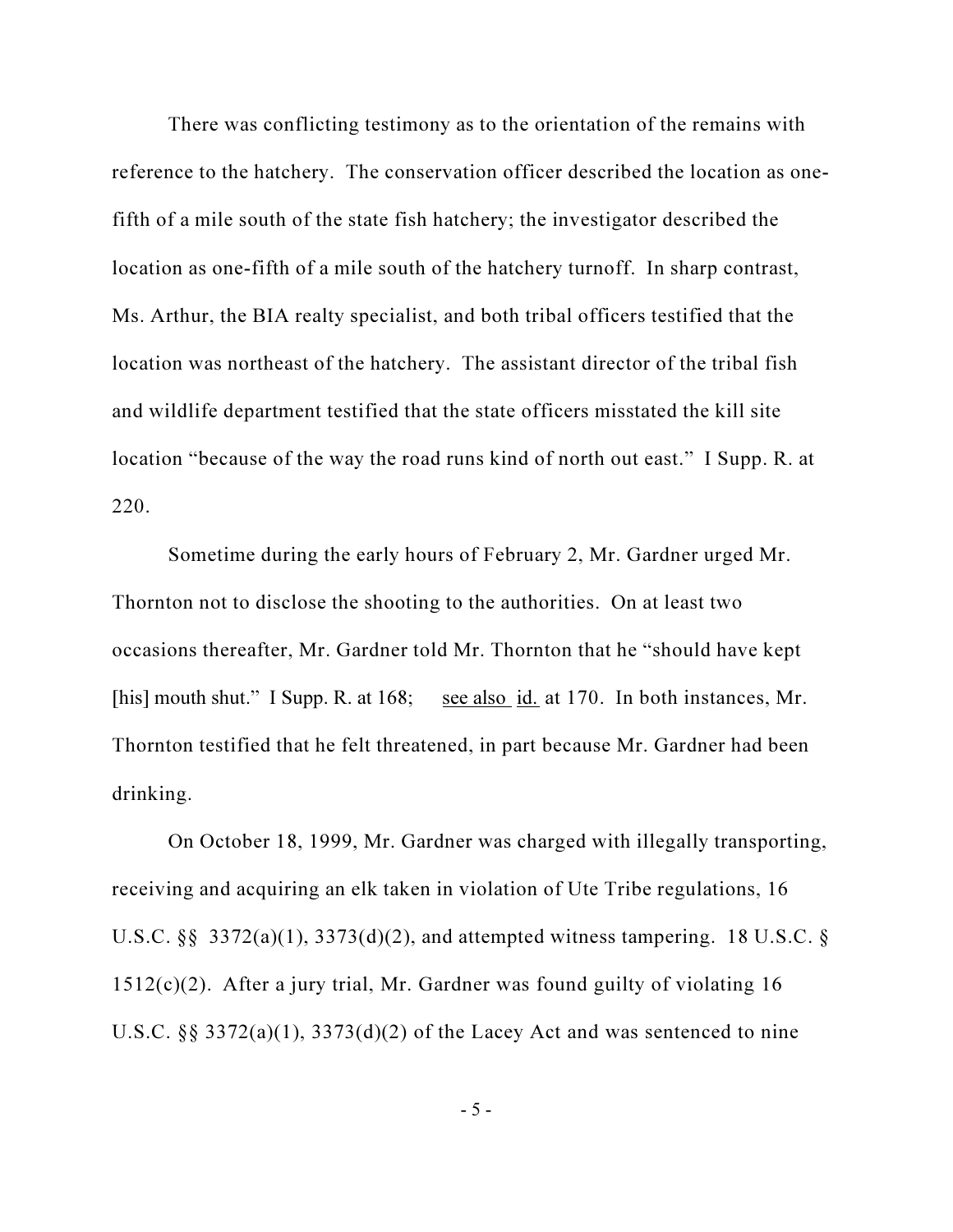months imprisonment, to be followed by one year of supervised release. Mr. Gardner was also ordered to pay a \$500 fine, \$750 in restitution, and a \$25 victim assessment fee. This appeal followed.

## **Discussion**

# A. Jurisdiction

Mr. Gardner first argues that the district court lacked jurisdiction because the government failed to plead and prove two essential jurisdictional elements for a 16 U.S.C. § 3372(a)(1) violation—namely, that Mr. Gardner was not an Indian and that the crime affected interstate commerce. We review issues of jurisdiction de novo. United States v. Cuch , 79 F.3d 987, 990 (10th Cir. 1996).

As for Indian status, Mr. Gardner argues that under 18 U.S.C. § 1152 and our decision in United States v. Prentiss , 206 F.3d 960 (10th Cir. 2000), reh'g en banc granted , No. 98-2040 (10th Cir. June 19, 2000), the government was required to plead and prove that Mr. Gardner was not an Indian. <sup>2</sup> <sup>2</sup> We disagree. 18 U.S.C. § 1152 extends the "the general laws of the United States as to the punishment of offenses committed in any place within the sole and exclusive

<sup>&</sup>lt;sup>2</sup> This is the same issue we addressed in Prentiss and which is currently before this court on rehearing. We consider Prentiss as it applies to this case because the panel decision was not vacated, 10th Cir. R. 35.6; however, we need not address this issue.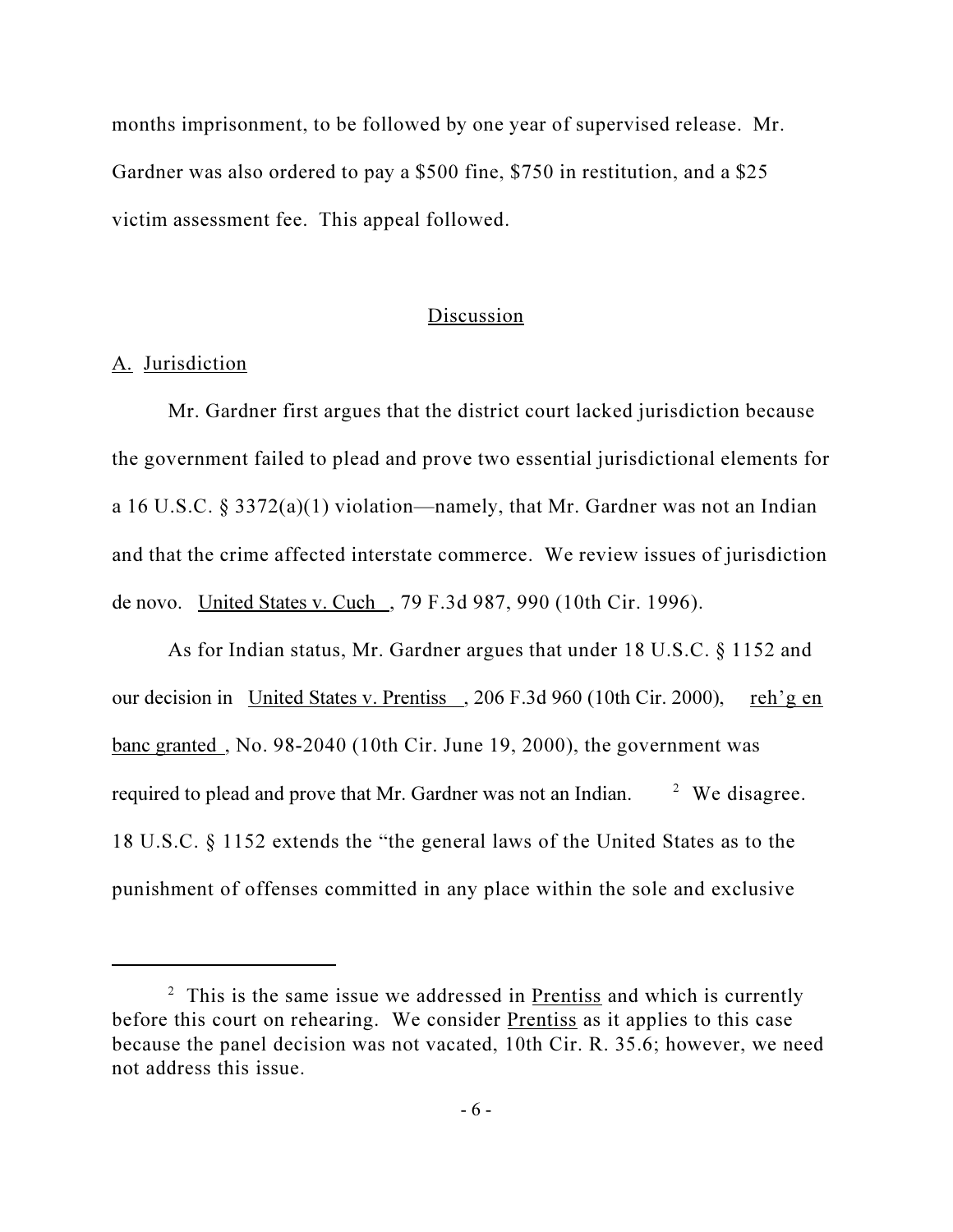jurisdiction of the United States, except the District of Columbia, . . . to the Indian country," subject to a few exceptions. Id. Because the Lacey Act is not a "general law[] of the United States as to the punishment of offenses committed in any place within the sole and exclusive jurisdiction of the United States," 18 U.S.C. § 1152, and because 16 U.S.C. § 3372 applies to actions on state and Indian land, 18 U.S.C.  $\S$  1152 is not applicable to Lacey Act violations. United States v. Cowboy , 694 F.2d 1228, 1234 (10th Cir. 1982). Accordingly, the non-Indian status of the defendant is not an essential element of jurisdiction for a 16 U.S.C. § 3372 violation.

Mr. Gardner's argument that effect on interstate commerce is an essential element is contrary to the plain language of 16 U.S.C.  $\S 3372(a)(1)$ , which applies when wildlife taken in violation of tribal law is transported, received, or acquired. It is only necessary to plead and prove an interstate commerce nexus where  $\S 3372(a)(2)$  is implicated. See 16 U.S.C.  $\S 3372(a)(2)$  ("It is unlawful for any person—to import, export, transport, sell, receive, acquire, or purchase in interstate or foreign commerce—(A) any fish or wildlife taken, possessed, transported, or sold in violation of any law or regulation of any State . . . ."). In light of this conclusion, we need not address the government's argument that Mr. Gardner did not properly object to the district court's  $\S 3372(a)(1)$  jury instruction.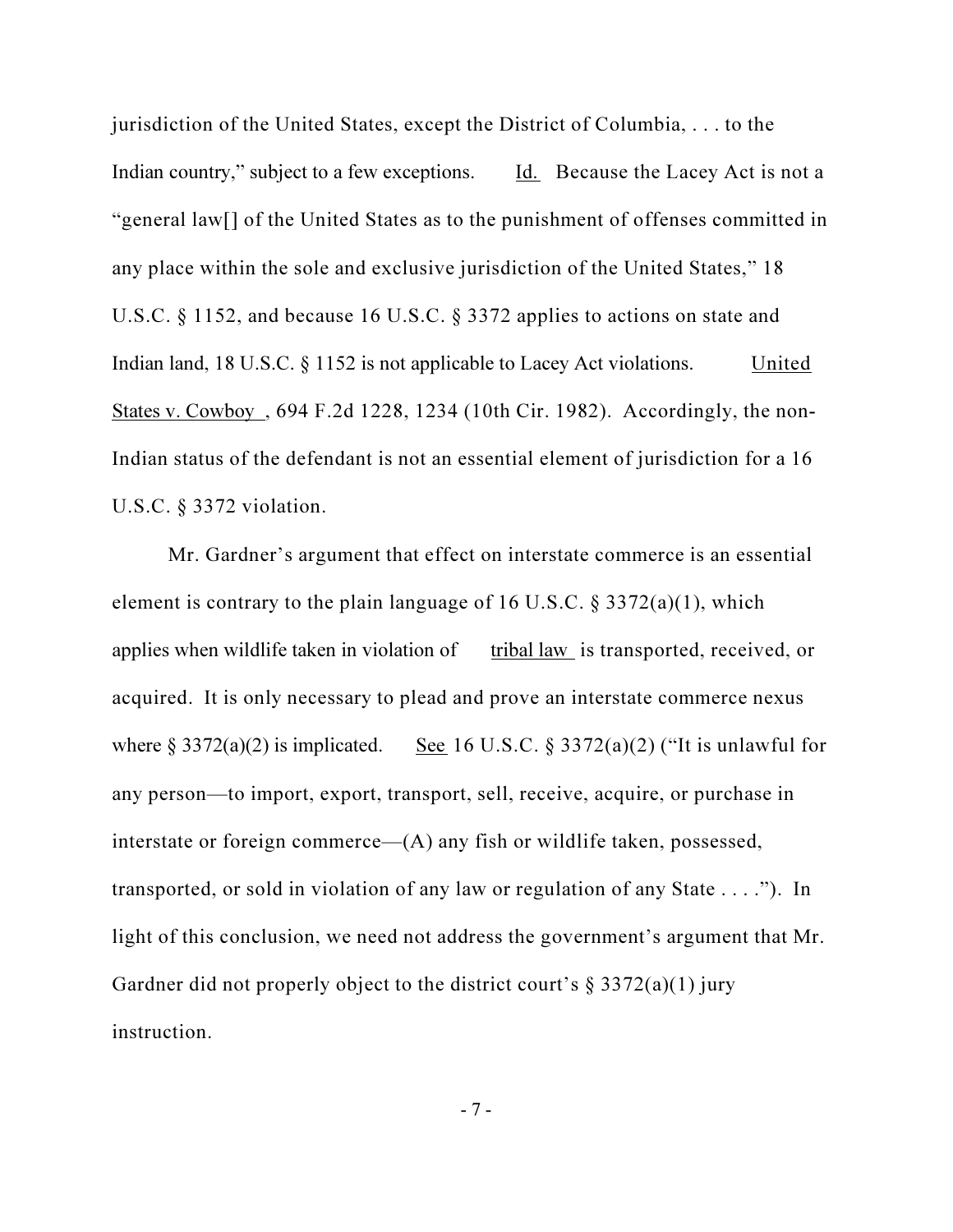#### B. Brady Violation

Mr. Gardner next challenges the district court's denial of his motion to dismiss under Brady v. Maryland , 373 U.S. 83 (1963). Mr. Gardner argued that the government violated Brady because it lost or destroyed the tape upon which the conservation officer and investigator's interview of Ms. Arthur and Mr. Thornton was recorded. Mr. Gardner asserted that the tape was exculpatory because Ms. Arthur stated in that interview that someone other than Mr. Gardner shot the elk.

Because the tape was lost and no longer in the government's possession, California v. Trombetta , 467 U.S. 479 (1984), and Arizona v. Youngblood , 488 U.S. 51 (1988), control. United States v. Gomez , 191 F.3d 1214, 1218 (10th Cir. 1999). Brady addresses only evidence still in the possession of the government. Id.

We review the district court's denial of the motion to dismiss for clear error. United States v. Parker , 72 F.3d 1444, 1451 (10th Cir. 1995). Having reviewed the testimony in the Brady hearing, IV R. at 5-67, and the district court's resolution of the issue, I R., doc. 72, we cannot say the district court's denial of Mr. Gardner's motion to dismiss was clearly erroneous. Mr. Gardner utterly failed to demonstrate that the tape was constitutionally material, Trombetta , 467 U.S. at 489, and, assuming materiality, that the government acted

- 8 -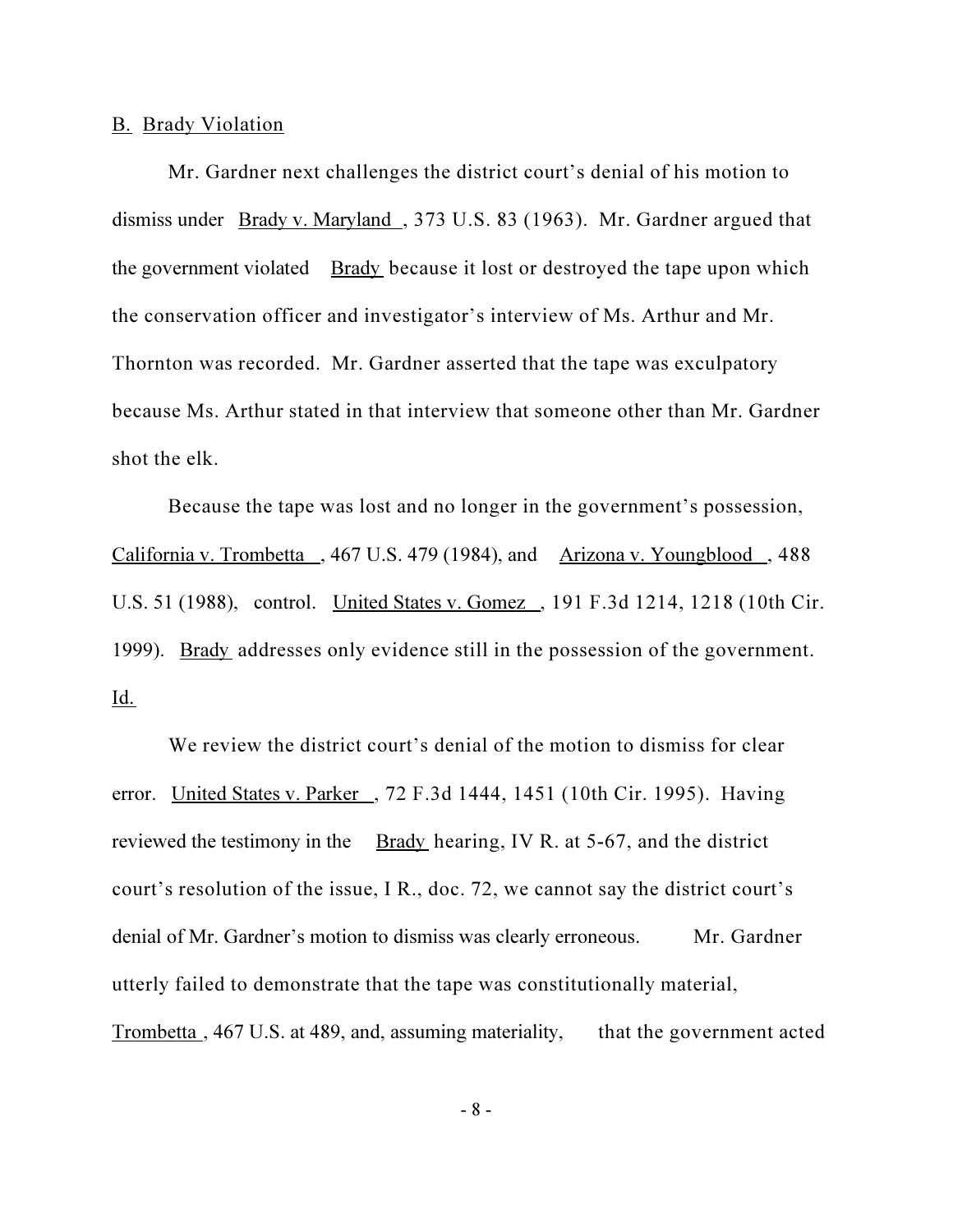in bad faith. Youngblood , 488 U.S. at 58. The very premise of Mr. Gardner's materiality argument—that the tape contained exculpatory evidence—is faulty. Ms. Arthur's statement, made during the conservation officer's first visit, was not tape-recorded. IV R. at  $29-30$ ,  $33$ ,  $37-38$  (Brady hearing); V R. at  $57$  (trial). In any event, that statement was tendered to the jury through the testimony of the conservation officer. Furthermore, there was no evidence that the officers acted in bad faith. The loss of the tape was, at worst, the product of negligence. Youngblood, 488 U.S. at 58; see also Parker, 72 F.3d at 1452 ("Mere negligence is not sufficient to establish . . . bad faith.").

### C. Mr. Gardner's Proffered Accomplice Witness Instruction

Mr. Gardner argues that the district court erred in failing to instruct the jury that it should weigh the testimony of Ms. Arthur and Mr. Thornton as that of alleged accomplices with caution and care. Mr. Gardner also makes brief reference to evidence regarding Mr. Thornton's drinking habits, but does not present an argument as to why the district court's failure to give an alcohol abuse instruction was error. We therefore only address the district court's refusal to submit the tendered accomplice witness instruction to the jury. Gross v. Burggraf Constr. Co. , 53 F.3d 1531, 1547 (10th Cir. 1995)

"[I]f the testimony of an accomplice is uncorroborated, the court must instruct the jury that testimony of accomplices must be carefully scrutinized,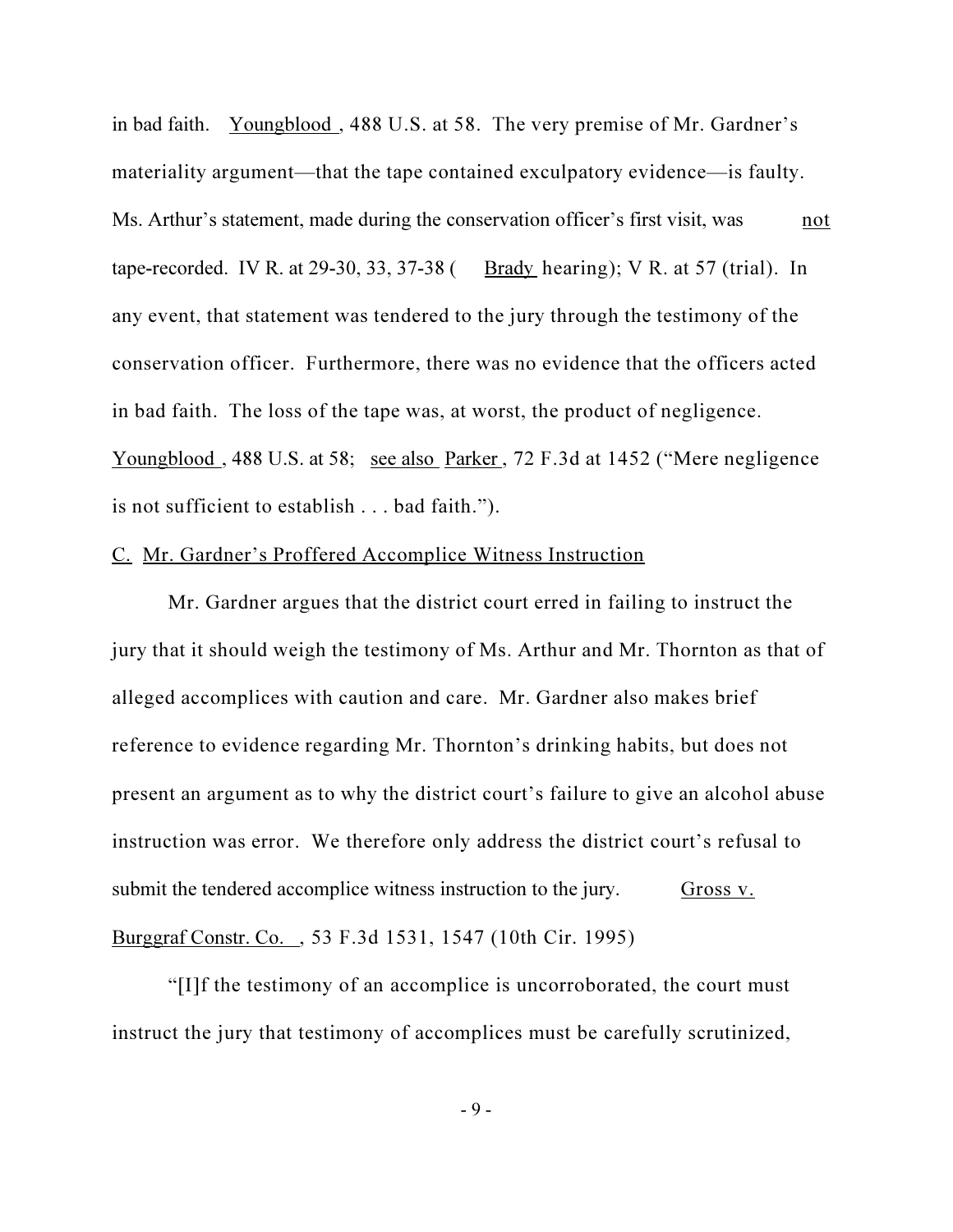weighed with great care, and received with caution." United States v. Hill , 627 F.2d 1052, 1053 (10th Cir. 1980) (internal quotations and citation omitted); accord United States v. Owens , 460 F.2d 268, 269 (10th Cir. 1972). Failure to so instruct the jury is "reversible error."  $\quad$  Hill, 627 F.2d at 1055 (quoting Owens, 460 F.2d at 269). "We review an instruction de novo when an objection was made at trial," as is the case here. United States v. Wiktor, 146 F.3d 815, 817 (10th Cir. 1998). Accomplice testimony is uncorroborated "when the testimony . . . is the only testimony directly tying the defendant into the criminal transaction . . . ." United States v. Williams , 463 F.2d 393, 395 (10th Cir. 1972); accord Owens, 460 F.2d at 269.

Ms. Arthur and Mr. Thornton were accomplices. See United States v. Simmons , 503 F.2d 831, 837 (5th Cir. 1974) ("If a witness is subject to indictment as a principal or accessory to the offense for which the defendant is charged, he is an accomplice." (citations omitted)). As explained, in the course of her testimony, Ms. Arthur admitted that she witnessed Mr. Gardner shoot the elk, and there was evidence, although controverted, that Ms. Arthur went with Mr. Gardner to retrieve the elk, butchered the elk, and that her family ate the elk. Ms. Arthur also acknowledged that the elk was shot with her gun and that the elk was transported in her truck. Mr. Thornton admitted that he helped retrieve and transport the elk. Both Ms. Arthur and Mr. Thornton were aware they could be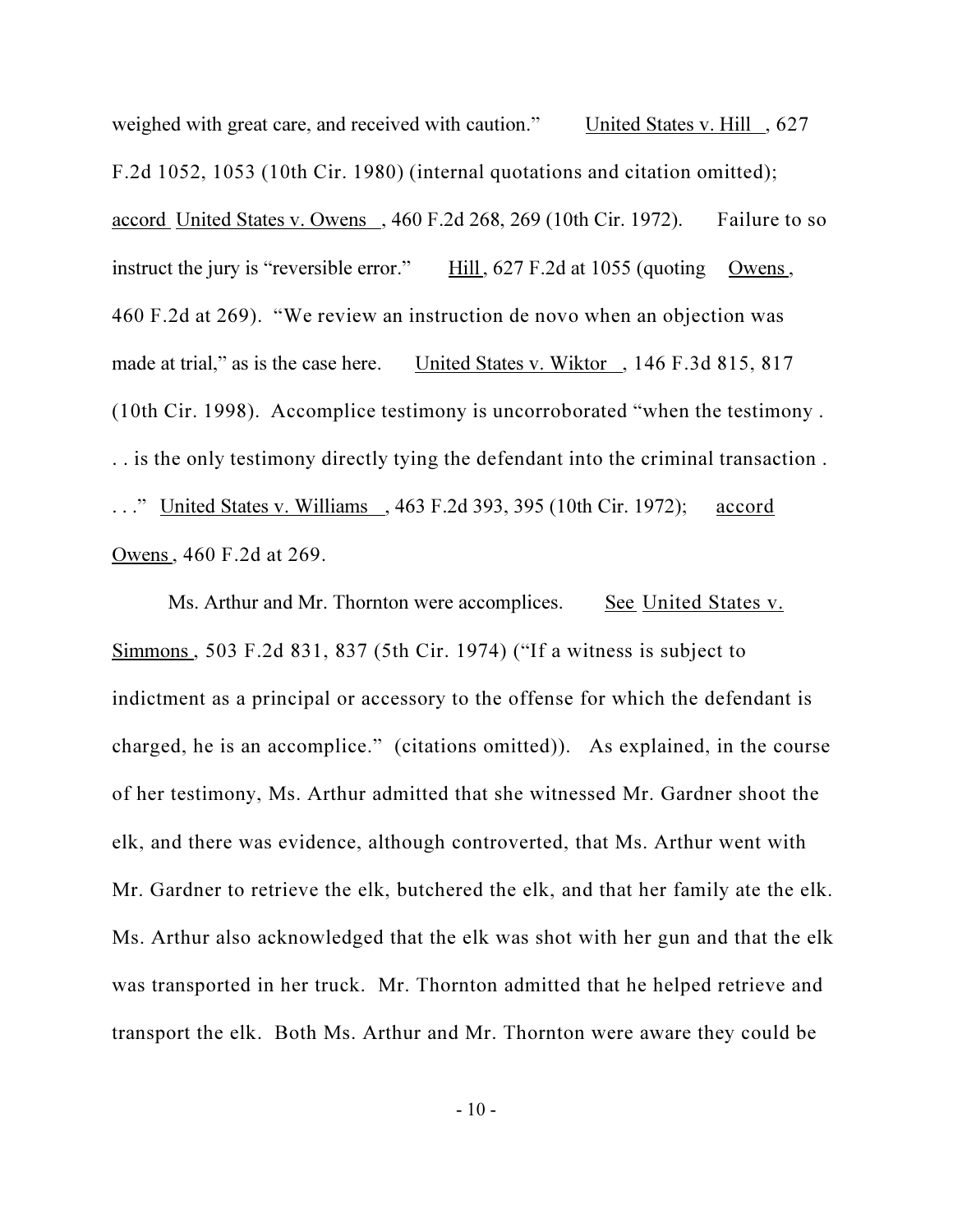criminally charged for their actions.

Ms. Arthur and Mr. Thornton's testimony was uncorroborated. While the tire tracks and elk remains near Whiterocks Road, and the elk carcass in Ms. Arthur's shed certainly "serve<sup>[d]</sup> to promote their trustworthiness," there was no evidence adduced at trial beyond Ms. Arthur and Mr. Thornton's testimony that tied Mr. Gardner to the crime. Owens, 460 F.2d at 269. Therefore, because Mr. Gardner's conviction was based solely upon uncorroborated accomplice testimony, a cautionary jury instruction was required.

In Hill, we held that the district court's general witness credibility instruction was not sufficiently cautionary. 627 F.2d at 1054-55. Because the instruction submitted to the jury in this case is nearly identical in substance to the instruction submitted in  $\text{Hill}$ ,<sup>3</sup> and because the instruction is the only instruction

Id. at 1054. In this case, the jury was instructed:

Now, I have said that you must consider all of the evidence.

 $3$  In  $\overline{\text{Hill}}$ , the jury was instructed:

Ladies and gentlemen, you are the judges of the facts, of the weight of the evidence, and of the credibility of the witnesses. In determining such weight or credit, you may consider the interest, if any, which a witness may have in the result of the trial, the relation of the witness to the parties, the bias or prejudice, if any has been apparent, the candor, fairness, intelligence and demeanor of the witness, the ability of the witness to remember and relate past occurrences, means of observation, and opportunity of knowing the matters about which the witness has testified.